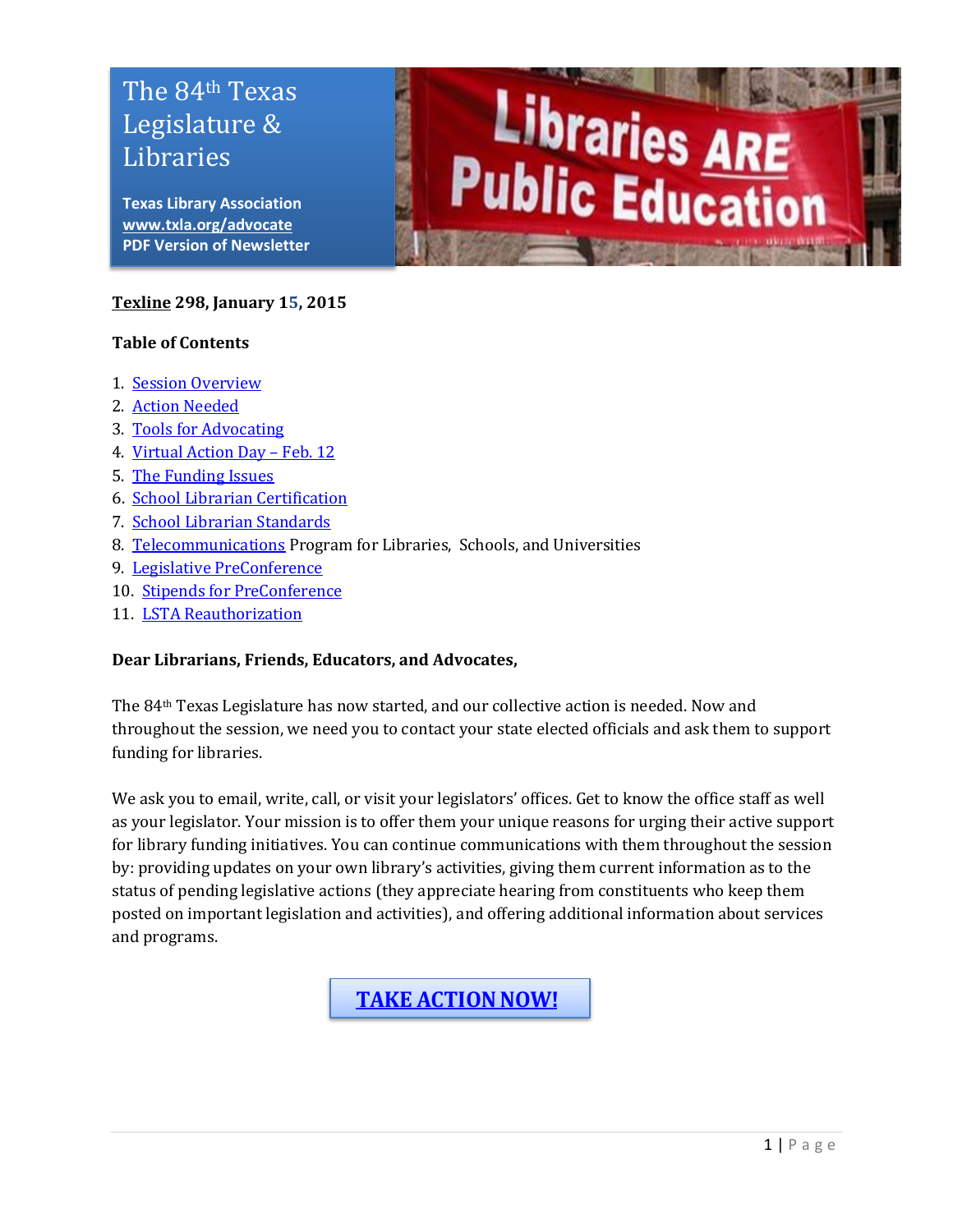# **Session Update**

The 84th Legislature convened on Tuesday with few surprises. Although challenged by one representative , Rep. Joe Straus of San Antonio was re-elected to serve his fourth term as Speaker of the House. Governor-Elect Greg Abbott and Lt. Governor-Elect Dan Patrick will both be sworn in next week.

Once the state's leadership is fully installed, both legislative chambers will begin the process of naming the committees (including those for funding and education) that will craft policy and the state budget for the next two years.

The introduced version of the Appropriations Bill (HB 1) funds the State Library's base budget request but not the additional funds requested. Se[e issues](#page-2-0) below at right. Persuading lawmakers to fund these requests during this Legislative Session is our mission!

# **Action Needed: YOU Can Make a Difference!**

<span id="page-1-0"></span>1) Contact your legislators' offices (now and throughout the session) and ask them to support library funding initiatives and other library-related legislation. Describe to them how their constituents (students, the public, workers, etc.) benefit from the funding and services your library receives. **Show them how state funding translates to good outcomes in their community. That approach is the key to success!**

<span id="page-1-1"></span>2) February 12, 2015 – Library Virtual Action Day: Plan some advocacy campaign back home such as getting fellow supporters, your friends groups, students, or customers to send social media messages out to legislators asking for support of library funding issues.

You can conduct letter writing activities that day, public relations events highlighting the critical work of libraries, or host a "**jotting jam session**" where a few library enthusiasts get together to cowrite a letter to the editor (which you then submit) on the value of libraries. Basically, this day is for you to undertake activities to get the message directly to legislators: Support of Libraries! And don't forget to tweet out or post your activities!

Visiting Austin – If you and other library supporters want to come to Austin on February 12 to make in-person visits, contac[t gloriam@txla.org.](mailto:gloriam@txla.org)

3) Ask your city, county, institution, supporters, PTA, or other groups to support funding for libraries by contacting your state legislators. You can draft a letter and ask them to co-sign, or they can draft one and send it directly to your reps.

4) Keep up the communication throughout the session!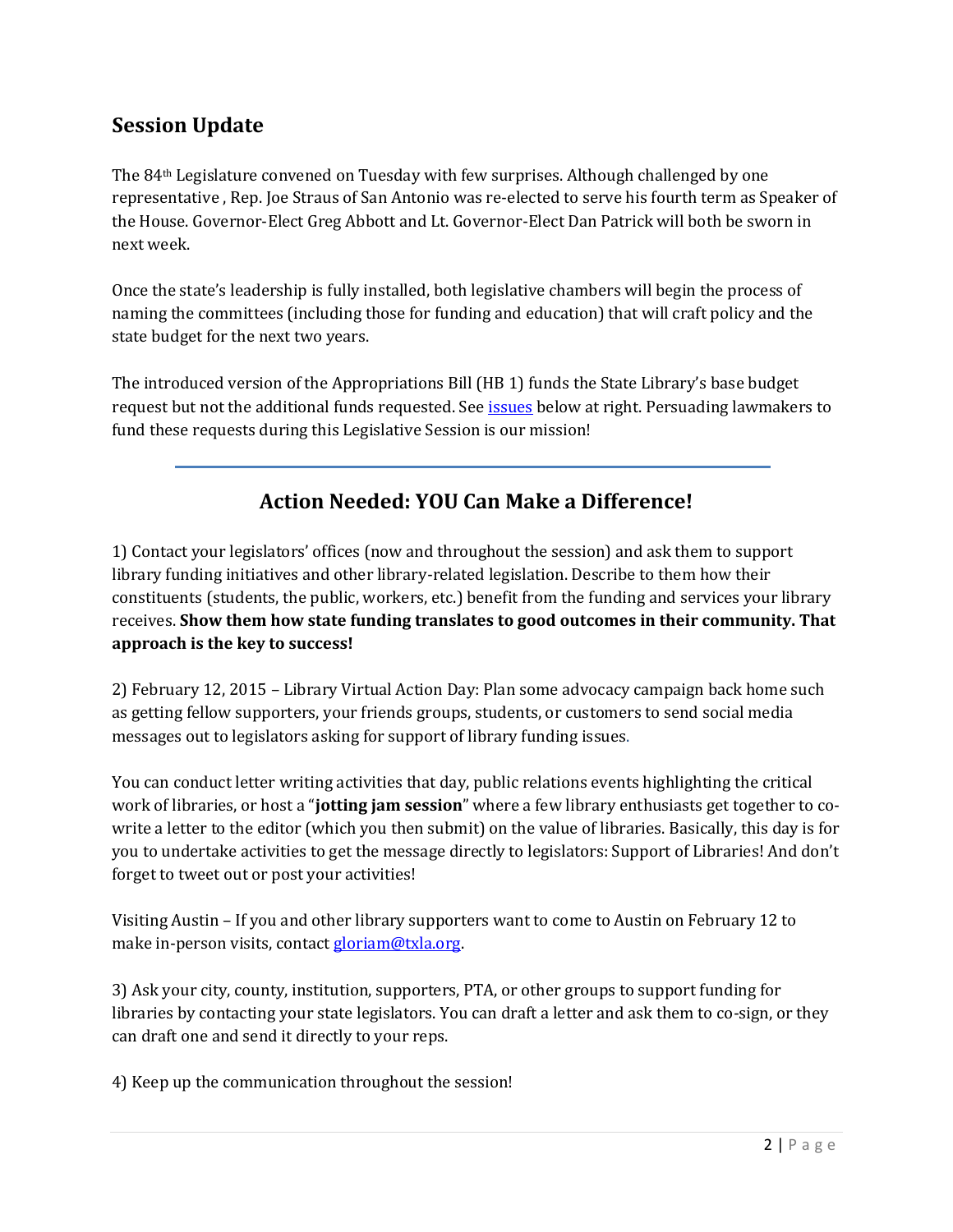## **[Where can I learn more?](http://www.txla.org/take-action)**

#### <span id="page-2-0"></span>**Show Me the Tools!**

1) One page handout [\(BUDGET PRIORITIES\)](http://www.txla.org/sites/tla/files/Advocate/84th_Library_Budget_Issues.pdf) - describes the main budget issues and talking points

2) How do I know who represents me and how do I contact them? Click on [TLA's Advocate!](http://www.txla.org/take-action) site for links to legislator look-up tools and other resources.

3) I want to make a phone call and eventually schedule a visit, how do I do this? Read the TLA [Advocacy Primer.](http://www.txla.org/advocacy-how-to) 

4) Attend [Storming the Capitol](#page-4-1) – A TLA PreConference that includes training and scheduled visits to legislative offices. TLA is offering some stipends to new advocates to attend this energizing and action-oriented library team activity!



#### **First Things First: What is the message? What is our ASK?**

We are asking our legislators to support the educational and workforce infrastructure in their communities by working with colleagues to ensure funding for library initiatives:

**Urge them to fully fund the Texas State Library and Archives Commission's base and exceptional items requests. Key items for libraries are:**

**Shared Digital Content (Exceptional Item #2) - \$6.4 million to build digital educational collections**: Through TexShare (for public and college library users) & TexQuest (for K-12 public school students), libraries support education and economic development through shared digital content. These programs leverage the purchasing power of the state and reap enormous savings. A conservative Return on Investment (ROI) shows that, for every \$1 spent, taxpayers gain \$8 of valuable resources.

**Funds for Libraries in Support of Workforce and Economic Development (exceptional item #6) - \$550,000 to train and help equip libraries of all types to support the Texas workforce**: Libraries provide a central path for meeting the state's priorities of establishing educational opportunities, creating a favorable environment for business, and increasing literacy. Throughout the state, libraries and local Workforce Solutions offices are partnering to meet the demands for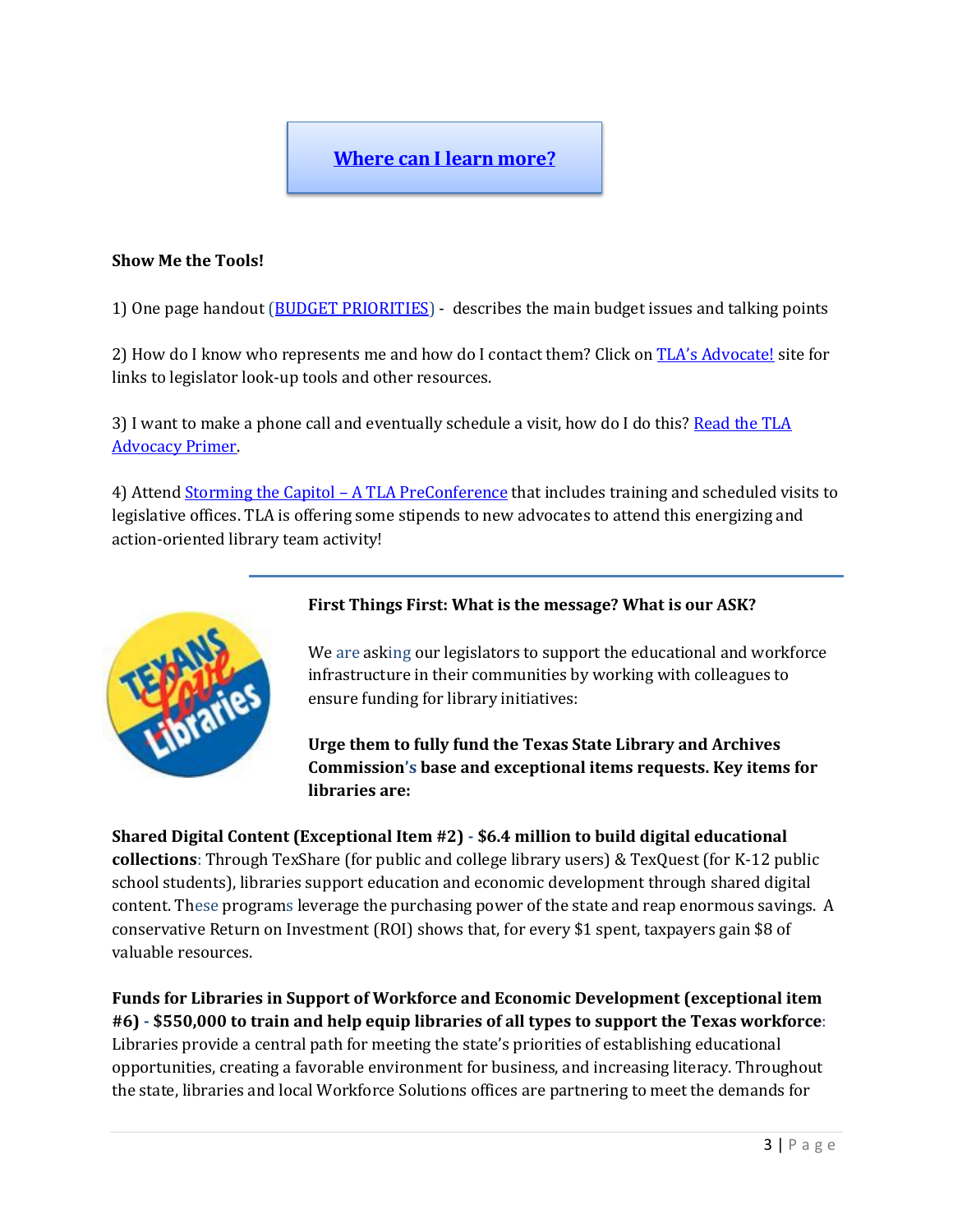worker training programs. However, these efforts are only a fraction of the activity that could be undertaken. With additional training, the State Library can position many of the state's libraries to increase services and opportunities.

Other important TSLAC requests concern: **archival preservation of state agency electronic records** (\$900,000/biennium for staff and resources); **targeted salary adjustments** to address long-term salary deficiencies in key areas (\$900,000/biennium); and **records management analysts** to assist with making public information available at the state and local level (\$400,000/biennium).

## <span id="page-3-1"></span>**Legislative Pre-Conference Stipends**

The TLA Legislative Committee is offering ten stipends to TLA members to participate in the preconference, "Taking the Capitol by Storm: Libraries, Legislation, and Leadership" on April 14, 2015, in Austin. With the 84th Legislature in full swing, this kick-off event to the 2015 TLA Annual Conference will provide intensive training on the key library issues and give participants an opportunity to visit legislative offices with experienced leaders.

These legislative program stipends are designed to help new professionals and recruits to the library community learn about the legislative process and issues. Eligible are librarians, library school students, and citizen advocates who are relatively new to the field. The stipend will cover the registration fee for the all-day event which runs from 9 to 5 p.m.

The application process is straight-forward. All that is required is your name, address, telephone,

email address, current position, library or institution name, number of years as a TLA member, and a list of your primary legislative concerns. This simple application form is available on the TLA website at [http://www.txla.org/legislative-preconference-stipends.](http://www.txla.org/legislative-preconference-stipends)

**The applications are due on January 30, 2015, and the decision will be made by Legislative Committee leaders in mid-February.**

**Legislative PreConference Stipend**

## <span id="page-3-0"></span>**School Librarian Certification**

**[Apply Now for the](http://www.txla.org/legislative-preconference-stipends) Legislative PreConference Stipend**<br> **Conference Stipend**<br> **Conference** Stipend<br> **Conference** Stipend<br>
Similar eview the lement of two years of rafting information for n and support as SBEC mmendations. A The State Board for Educator Certification (SBEC) will meet on March 6, 2015 in Austin. One of the items up for discussion is the certification of school librarians. SBEC members will review the various components of the certification requirements, including the critical element of two years of teaching experience.

TLA's Texas Association of School Librarians (TASL) has been hard at work drafting information for SBEC members. Additionally, TLA worked with SBEC in providing information and support as SBEC gathered school library representatives to discuss the criteria and make recommendations. A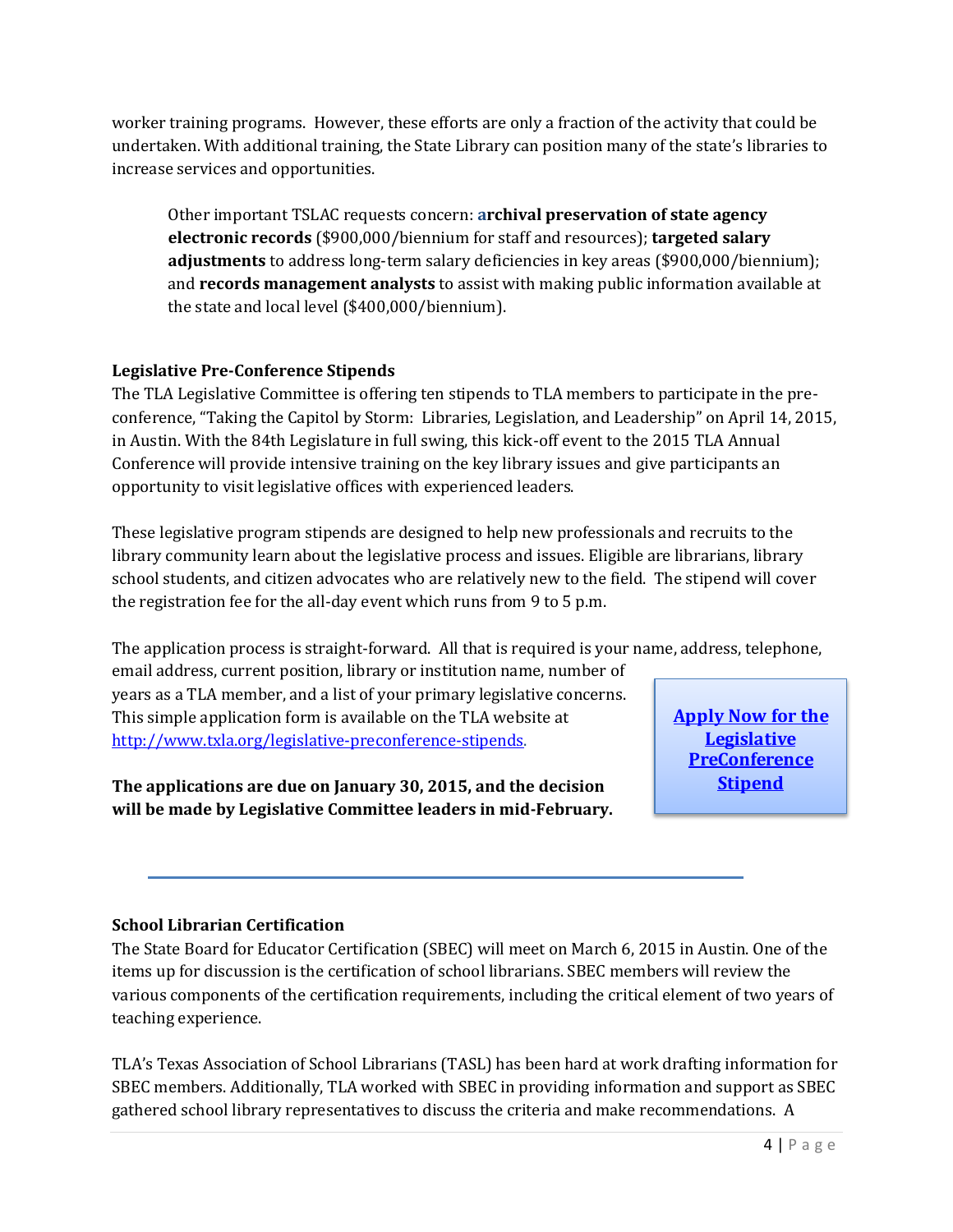<span id="page-4-0"></span>taskforce met in November and offered key points for consideration. The TASL and TLA position was conveyed to SBEC in a letter submitted by TASL leaders. See: [School Librarians are Teachers.](http://www.txla.org/sites/tla/files/Advocate/TASL%20SBECletter%201-8-15.pdf)

Agenda information for the March 6 meeting will be available at the [SBEC website](http://tea.texas.gov/About_TEA/Leadership/State_Board_for_Educator_Certification/SBEC_Meetings/State_Board_for_Educator_Certification_Meetings/) along with information on contacting members of the Board.

### **School Library Standards**

The Texas State Library and Archives Commission has been asked to make a presentation on the School Library Standards to the State Board of Education (SBOE). This update will be an agenda item in the regular SBOE meeting scheduled February 11-13, 2015 in Austin. The agenda has not been finalized, and updated information is available at:

[http://tea.texas.gov/About\\_TEA/Leadership/State\\_Board\\_of\\_Education/SBOE\\_-](http://tea.texas.gov/About_TEA/Leadership/State_Board_of_Education/SBOE_-_State_Board_of_Education/) [\\_State\\_Board\\_of\\_Education/.](http://tea.texas.gov/About_TEA/Leadership/State_Board_of_Education/SBOE_-_State_Board_of_Education/)

TSLAC is working to begin the process of updating the School Library Standards, and as state statute stipulates, the agency must work TEA on the process. The update being presented to the SBOE is an important step in moving the process forward. The School Library Standards were last revised several years ago, and Texas students, teachers, education stakeholders, and librarians will benefit from updated standards reflective of quality school library programs today.

#### **Telecommunications Special Pricing for Libraries**

TLA and allied groups from public education, higher education, and healthcare are working on the passage of legislation to extend the state's current telecommunications program for libraries, schools, institutions of higher education, and hospitals.

We aim to continue the special pricing made available to these anchor institutions with the passage of HB 2128 back in 1995. We want to ensure that all telecommunications providers offer this program to eligible institutions. A bill will be forthcoming.

## <span id="page-4-1"></span>**Taking the Capitol by Storm: Libraries, Legislation, and Leadership (Ticketed)**

9:00 am - 5:00 pm, Tuesday, April 14

With the 84th Legislature in full swing, join colleagues and experts as you study key library issues and become an articulate and knowledgeable advocate with decision-makers. The first half of the preconference is an intensive training and skill-building workshop.

<span id="page-4-2"></span>The second half is an afternoon of actual visits with legislative offices coordinated through TLA. Participants will earn a badge of honor to wear throughout conference. Lunch will be provided. TLA is offering 10 stipends to help new advocates attend this program. See above.